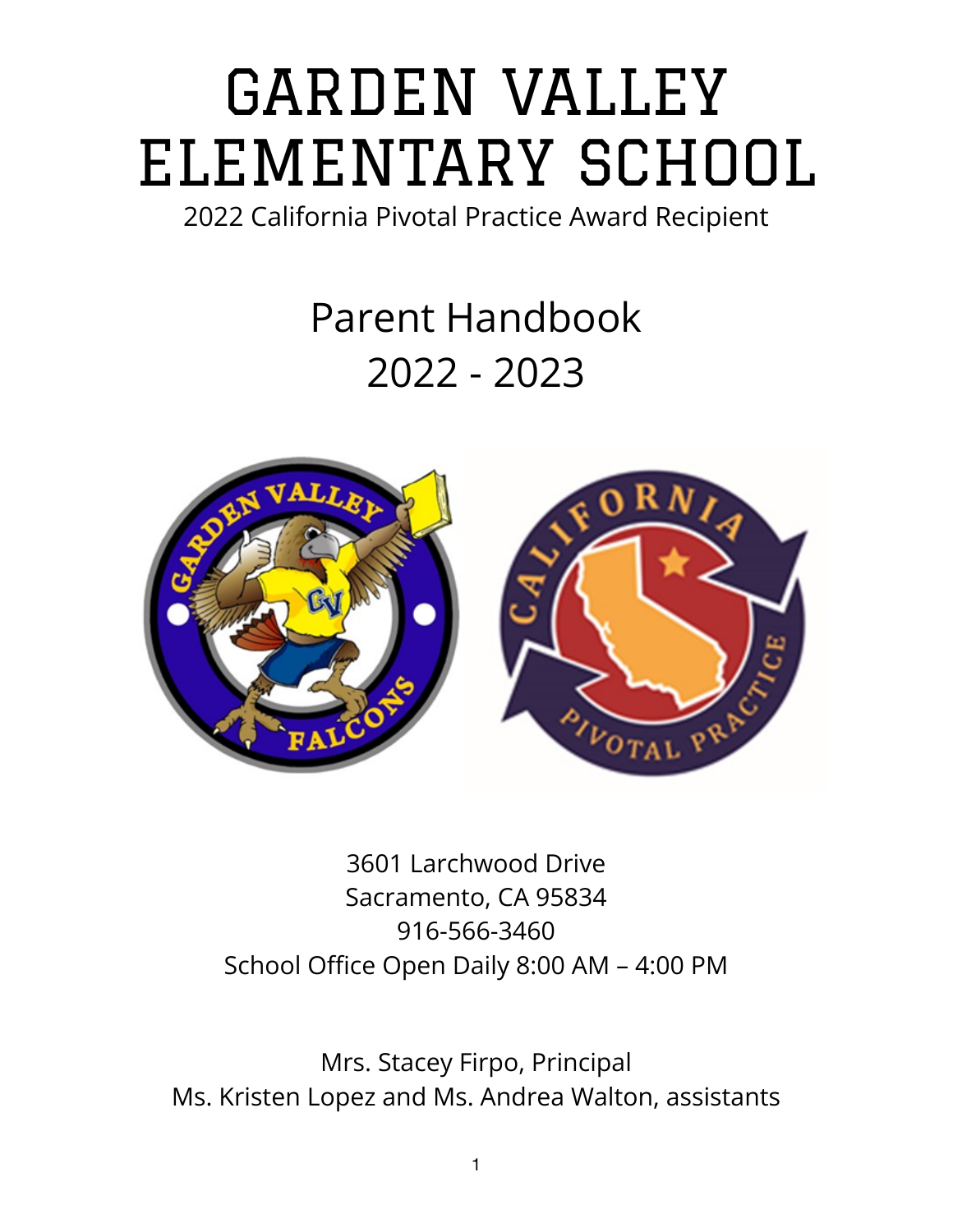## **Table of Contents**

| School Hours And Methods Of Communication                                        | Page 3  |
|----------------------------------------------------------------------------------|---------|
| <b>Important Parent Information</b>                                              | Page 3  |
| Behavior Standards, Staff And Student Expectations, PBIS                         | Page 4  |
| Positive Behavioral Intervention And Supports (PBIS) Matrix                      | Page 5  |
| <b>Student Behavior Referral Process</b>                                         | Page 7  |
| Social Emotional Learning, Character Counts, Chromebooks<br>and Classroom treats | Page 9  |
| Dress Code                                                                       | Page 10 |
| <b>Cell Phone Policy</b>                                                         | Page 11 |
| <b>Student Suspensions</b>                                                       | Page 12 |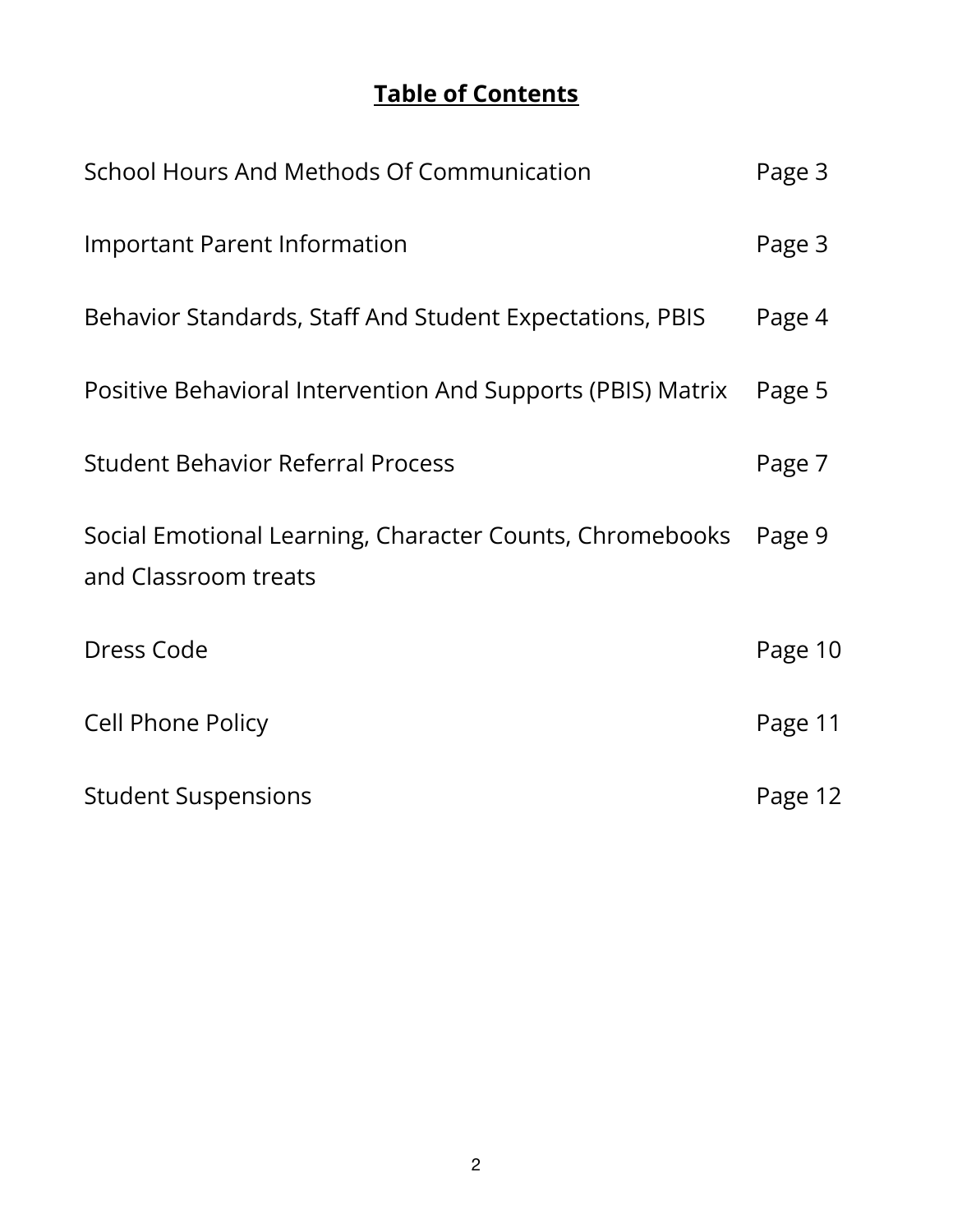## **School Hours**

Monday, Tuesday, Thursday, Friday 8:45 AM – 3:27 PM Wednesday 8:45 AM – 1:27 PM

## **Students may enter the school grounds for breakfast at 8:15 am. Adult supervision on the playground at 8:30 am.**

## **SCHOOL TO HOME COMMUNICATION**

#### **Garden Valley Gazette and Character Counts Newsletter**

The Garden Valley Gazette and Character Counts Newsletter are emailed home, as well as posted on our website, on a monthly basis. We communicate school news and important dates through these newsletters.

#### **Garden Valley Webpage**

Garden Valley's website contains practical information about our school. The web address is [www.gardenvalley.twinriversusd.org](http://www.gardenvalley.twinriversusd.org)

#### **Aeries ParentSquare and Class Dojo**

ParentSquare is an app available on i-phone and android devices that allow communication between parent and teacher, the school site and the district. Information and general school wide reminders are frequently shared on Parent Square. Please make every attempt to sign up and register.

## **IMPORTANT PARENT INFORMATION**

#### **Parent Involvement at Garden Valley Elementary**

There are many ways parents can get involved at Garden Valley. Parents can join the School Site Council (SSC) or our English Language Advisory Council (ELAC). They can also volunteer in the classroom and chaperone field trips. Volunteers must complete protocols on the TRUSD website. All visitors must report to the Garden Valley front office to check in and receive a visitor's badge prior to reporting to the classroom. Please contact the front office for additional information at 916.566.3460.

#### **Important Annual Events at Garden Valley**

We encourage all of our parents to attend Back to School Night in August, Parent – Teacher Conferences in November, Annual Art Show in February, Open House in the Spring and Science Night in May.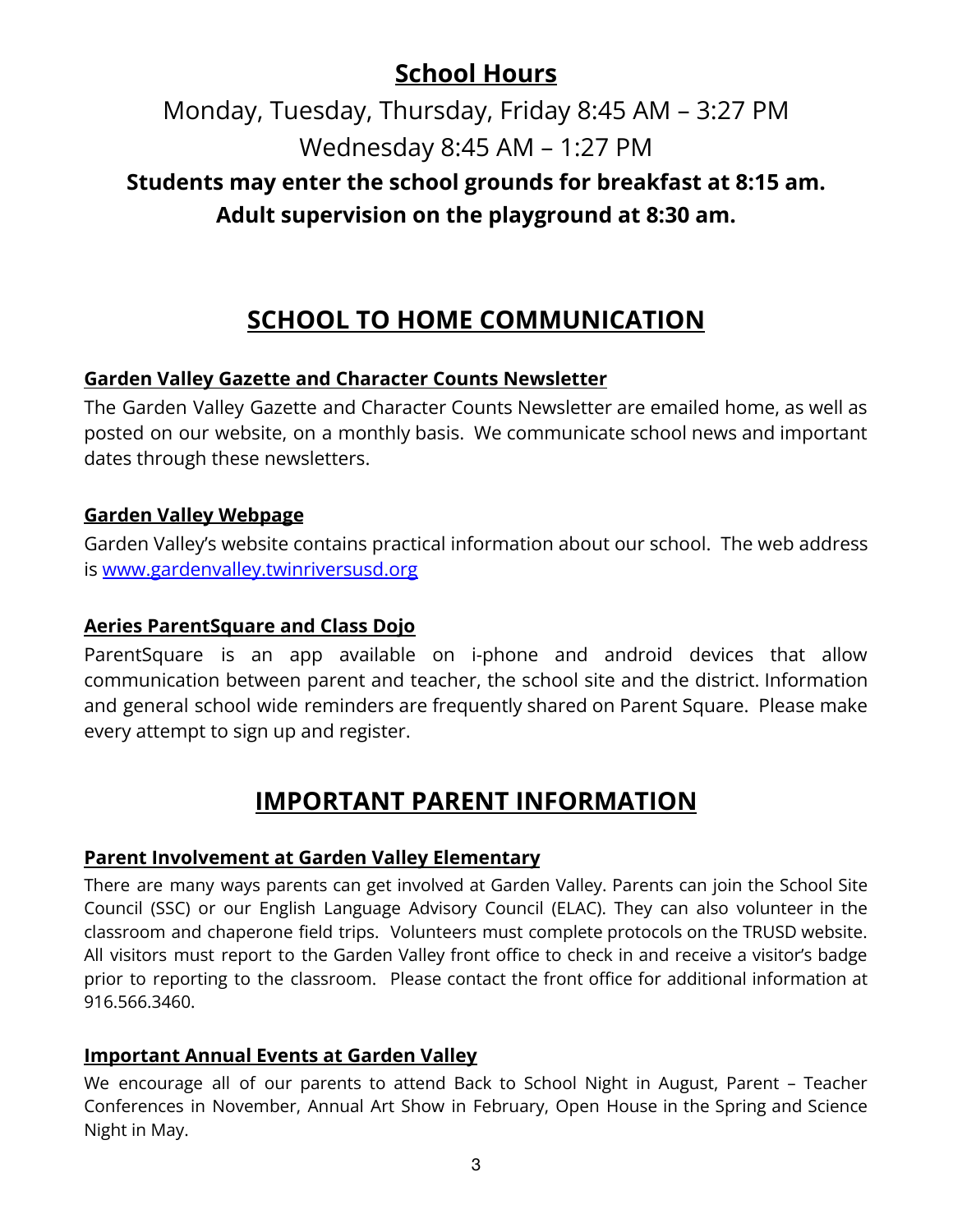## **Garden Valley Student Behavior Standards**

We believe that the development of our students into socially aware and well-disciplined young citizens is accomplished by doing the following:

- $\vee$  Exhibiting mutual respect
- $\vee$  Encouraging and maintaining mutual effort between parents and school to provide students with positive and productive ways of developing social skills
- $\vee$  Establishing and communicating reasonable standards of behavior
- $\vee$  Communicating with students and parents behavior expectations and consequences of inappropriate behavior.

## **Staff Expectations**

- The Garden Valley staff will continue to maximize student achievement for all students.
- The Garden Valley staff are committed to character development and strive to integrate character education throughout the core curriculum.
- The Garden Valley staff will ensure a respectful, safe, and positive learning environment.
- The Garden Valley staff will have open and ongoing communication with parents regarding a student's behavior and academic progress in the classroom.

## **Student Expectations**

Show Respect Make Good Decisions Solve Problems

#### **POSITIVE BEHAVIORAL INTERVENTION & SUPPORTS (PBIS)**

Garden Valley Elementary has embraced a school-wide system to support positive student behaviors known as PBIS. This system of support includes proactive strategies for defining, teaching, and supporting appropriate student behaviors to create a positive school environment. Part of the system requires explicit teaching of student behaviors. The matrix is included here for your information: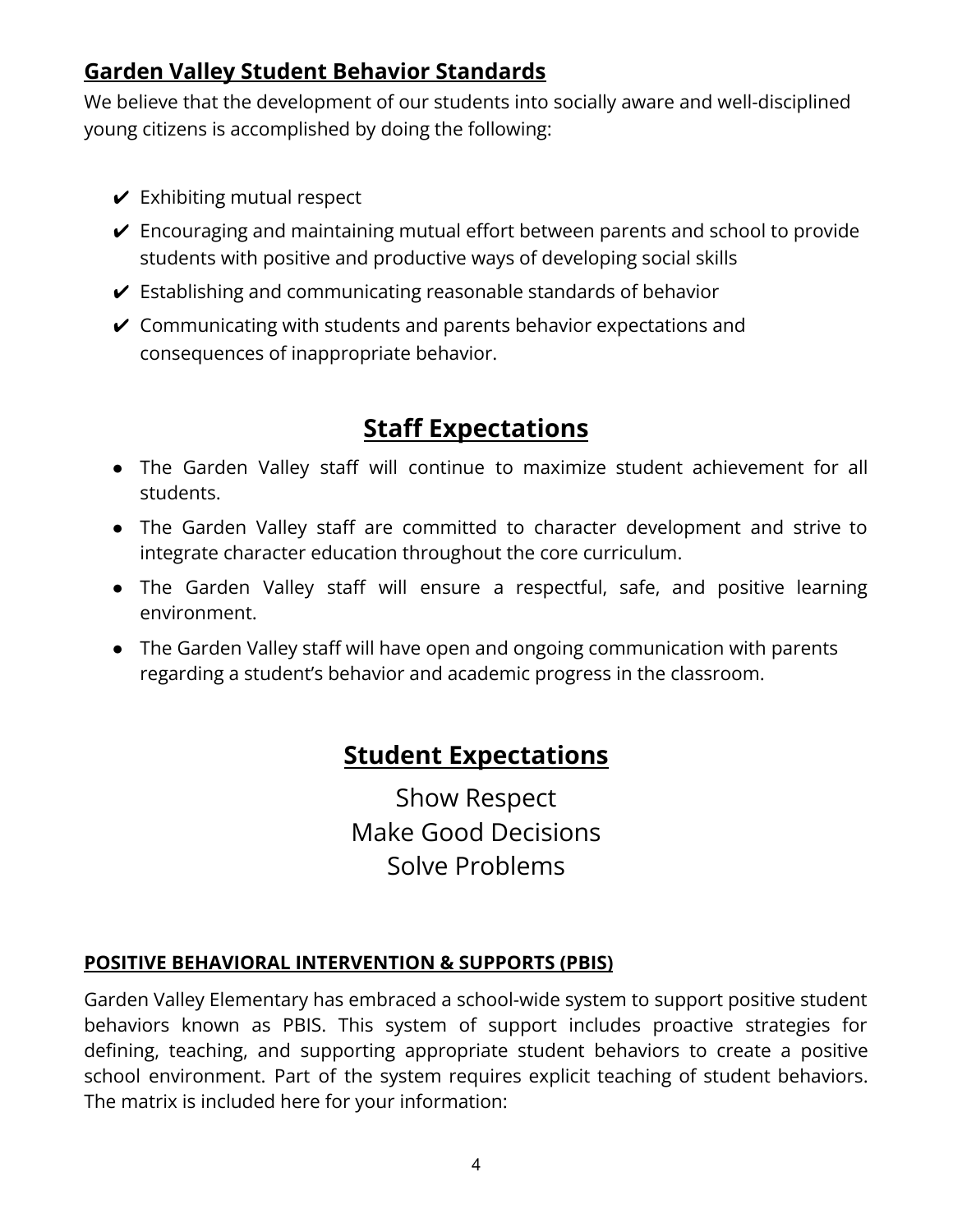|                                          | <b>SCHOOL RULES</b>                                                                                                                                                                                                                                                                                                     |                                                                                                                                                                                                                                                                                           |                                                                                                                                                                                                                                                                          |
|------------------------------------------|-------------------------------------------------------------------------------------------------------------------------------------------------------------------------------------------------------------------------------------------------------------------------------------------------------------------------|-------------------------------------------------------------------------------------------------------------------------------------------------------------------------------------------------------------------------------------------------------------------------------------------|--------------------------------------------------------------------------------------------------------------------------------------------------------------------------------------------------------------------------------------------------------------------------|
| <b>AREA/SETTING</b>                      | <b>Show Respect</b>                                                                                                                                                                                                                                                                                                     | <b>Make Good Decisions</b>                                                                                                                                                                                                                                                                | Solve<br>Problems                                                                                                                                                                                                                                                        |
| Assembly                                 | Show Respect to<br>visitors<br>Use Appropriate<br>$\bullet$<br>voice/noise level<br>Pay attention to<br>$\bullet$<br>speaker<br>Applaud the<br>presenter<br>Participate when<br>asked to participate                                                                                                                    | Enter/exit assembly quietly<br>Sit quietly with your class<br>$\bullet$<br>Keep hands and feet to self<br>$\bullet$<br>Remain in your seat until<br>dismissed by teacher in charge                                                                                                        | $\bullet$ Ask<br>permission to<br>move if<br>seating<br>around you<br>may cause<br>problems.<br>Handle<br>restroom<br>issues before<br>entering<br>cafeteria                                                                                                             |
| <b>After School</b><br><b>Procedures</b> | All students walk to<br>$\bullet$<br>the appropriate<br>release area in a<br>straight line with<br>their teacher<br>Stay with teacher<br>until released                                                                                                                                                                 | Students are to clear the campus<br>as soon as possible and go directly<br>to their after school destination.<br>Students may not return to the<br>campus without being<br>accompanied by a family member.                                                                                | Students are<br>$\bullet$<br>to report to the<br>office if they<br>are not picked<br>up within 5<br>minutes after<br>being<br>dismissed<br>from class.                                                                                                                   |
| Restroom                                 | Use bathroom for its<br>$\bullet$<br>intended purpose<br>Put toilet paper in<br>toilet<br>Flush the toilet<br>when needed<br>Throw paper towels<br>away in the trash<br>can<br>Keep personal<br>space and privacy<br>Respect property<br>(Yours and others)<br>Use appropriate<br>language<br>Keep water in the<br>sink | Clean up after yourself<br>Walk directly to and from the<br>restroom<br>Wash hands after using restroom<br>Return straight to class after using<br>the restroom<br>Use bathroom during recess or<br>lunch<br>• Recess time is to be used first for<br>restroom trips and drinks then play | All students<br>$\bullet$<br>using the<br>restroom<br>during class<br>have a pass.<br>Let teacher<br>$\bullet$<br>know if you<br>see a problem<br>in the<br>restroom.<br>Inform adult of<br>vandalism.<br>All trips during<br>class time will<br>be kept to a<br>minimum |
| Library                                  | Inform Staff of<br>$\bullet$<br>vandalism or<br>damaged books<br>Walk to, from, and<br>inside the library<br>Take hats and<br>hoods off when<br>entering the library                                                                                                                                                    | Treat books with care<br>Allow others to read without<br>interruption.<br>Use a whisper voice.<br>Sit appropriately in a chair or on<br>the carpet.                                                                                                                                       | Be in an<br>$\bullet$<br>assigned<br>location at all<br>times.<br>Return books<br>$\bullet$<br>to appropriate<br>locations.<br>Leave library<br>as it was<br>when you<br>entered.                                                                                        |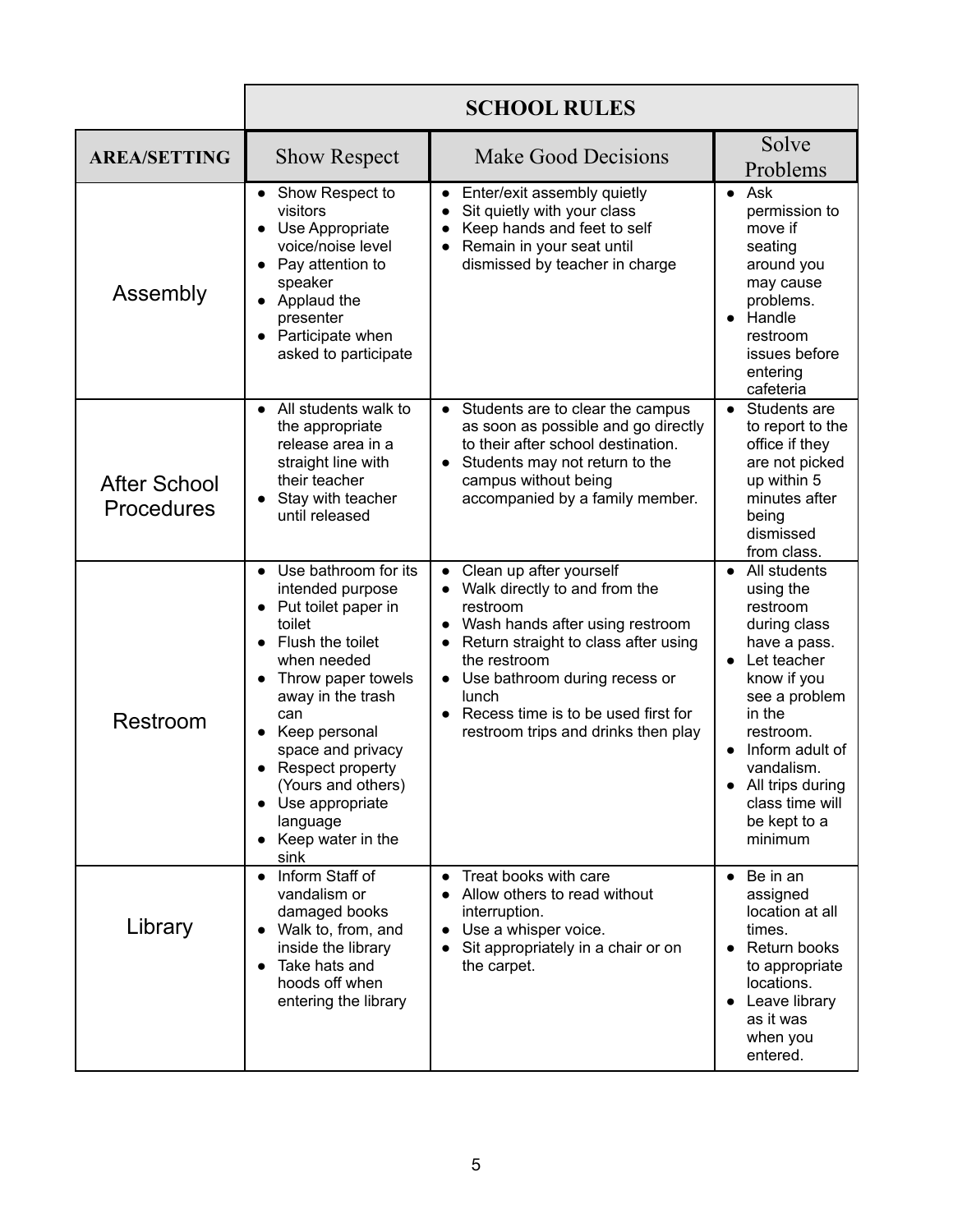| <b>AREA/SETTING</b> | <b>Show Respect</b>                                                                                                                                                                                                                                                                        | <b>Make Good Decisions</b>                                                                                                                                                                                                                                                                                                                                                                      | Solve<br>Problems                                                                                                             |
|---------------------|--------------------------------------------------------------------------------------------------------------------------------------------------------------------------------------------------------------------------------------------------------------------------------------------|-------------------------------------------------------------------------------------------------------------------------------------------------------------------------------------------------------------------------------------------------------------------------------------------------------------------------------------------------------------------------------------------------|-------------------------------------------------------------------------------------------------------------------------------|
| Playground          | • Use appropriate<br>sounds, language<br>and body language.<br>• Show good<br>sportsmanship<br>• Pay attention to<br>surroundings<br>• Show Respect to all<br>adults<br>• Respect school<br>boundaries and<br>surrounding homes<br>and yards.                                              | • Stay in line until dismissed<br>· Walk on playground<br>• Eat snacks at a table/bench<br>• Use equipment properly<br>• Share Equipment<br>• Refrain from chasing or tag games                                                                                                                                                                                                                 | • Let supervising<br>teacher know if<br>there is a<br>problem you<br>cannot safely<br>solve on your<br>own.                   |
| Office              | • Use polite and<br>appropriate language<br>• Use appropriate<br>inside voice/noise<br>level<br>• Use kind words and<br>actions<br>• If an adult is on the<br>phone, or speaking<br>with someone, wait<br>your turn, patiently<br>and quietly, say<br>"excuse me" and do<br>not interrupt. | • Walk in and out of the office quietly<br>• Ask teachers permission and bring<br>a note.<br>• Sit in chairs appropriately                                                                                                                                                                                                                                                                      | • Wait your turn<br>and ask politely<br>• State your<br>problem and<br>purpose<br>politely<br>• Use manners<br>when speaking. |
| Before A.M Bell     | • Students can enter<br>playground at 7:45<br>when supervision<br>begins                                                                                                                                                                                                                   | • Go from cafeteria directly to Walk<br>and Talk<br>• Participate in Walk and Talk until<br>school begins<br>• use playground restrooms only                                                                                                                                                                                                                                                    | • Stay on<br>playground<br>unless you<br>have an<br>emergency                                                                 |
| <b>Flag Salute</b>  | • Stand quietly<br>• Face the flag<br>• Remove hats and<br>hoods<br>• Stop where you are<br>and join the pledge<br>when you hear it has<br>already begun.                                                                                                                                  | • All students will pledge or salute<br>using a respectful voice.                                                                                                                                                                                                                                                                                                                               | • Set a good<br>example for<br>those around<br>you.                                                                           |
| Cafeteria           | • Use appropriate<br>language<br>• Use kind words and<br>actions<br>• Use garbage cans<br>and throw away trash<br>before leaving your<br>seat<br>• Clean up your area                                                                                                                      | • Be Prepared and have lunch card ready<br>to hand in<br>• Walk inside Cafeteria<br>• Wait in line patiently<br>• Eat at tables/ designated area<br>• Sit while eating<br>• Eat only the food on your own tray or<br>lunch you brought from home<br>• Stay seated and raise hand if you need<br>help with anything or need to get up<br>• Make a good choice when selecting<br>who you sit near | • Use indoor<br>voices<br>• Ask an Adult<br>for help                                                                          |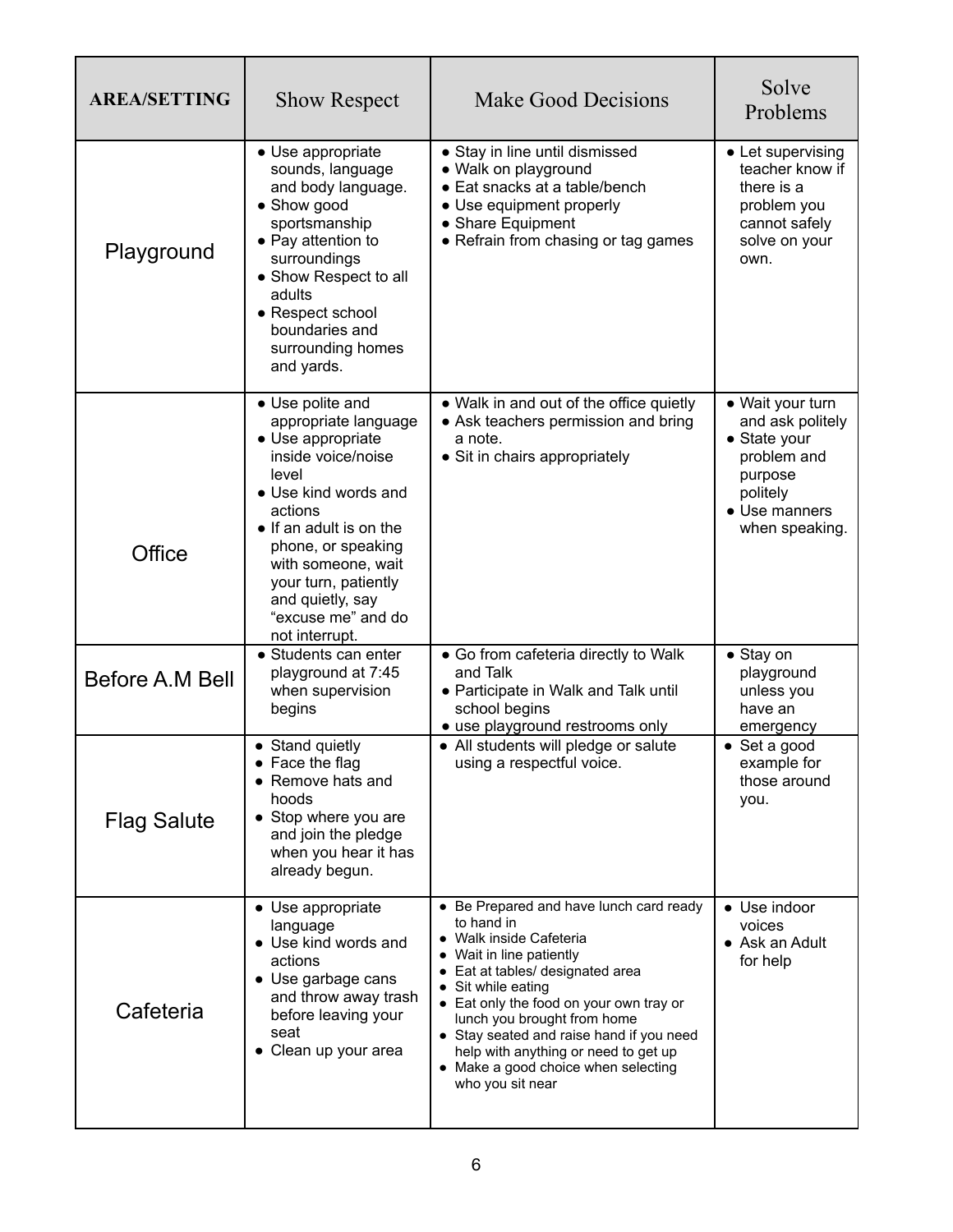### **Student Behavior Referral Process**

#### **Student Behavior Report**

If a student makes a poor choice he/she will receive a warning. If the behavior continues, a student behavior report / PBIS referral will be created and logged. Parents will also be informed. An example of the behavior report is on page 9 of this handbook. Consequences might include campus beautification, or loss of other on-site privileges. Behaviors that may result in a warning/think sheet/behavior report include the following:

*Rough Play: play fighting, wrestling, etc.*

*Restroom Abuse: using the restroom for unattended purposes such as: throwing paper on the floor, standing on the toilets, locking the doors when not in them, writing or drawing on the walls, etc. Putting anything in the sink or toilet to cause it to flood.*

*PLEASE NOTE: DAMAGE DONE TO ANY PART OF A SCHOOL FACILITY THAT INVOLVES A COST FOR REPAIR MEANS THE PARENT OF THE STUDENT COULD BE HELD LIABLE FOR THOSE CHARGES*

*Improper use of equipment: using the equipment (both indoors and outdoors) for unintended purposes, for example: running up the slide, standing on playground equipment, swinging jump ropes, throwing balls or other equipment at others, etc.*

*Defacing school property: any destruction of school property such as: writing on walls, breaking windows, tearing posters down, etc.*

*Verbal abuse: profanity, racial comments, and insults as well as derogatory or disrespectful verbal attacks directed toward any member of the Garden Valley Learning Community.*

*Riding bikes, scooters, or using skates on campus: bikes, scooters, skateboards, and skates are not to be used on campus. If brought to school, they should be walked off campus before being used.*

*Continued disruption of the learning process: students are expected to come to school to learn and are expected to follow the directions given by the adults on campus who are responsible for them (teachers, paraprofessionals, office staff, principal, yard duty, cafeteria personnel, custodians, etc.)*

*Out of class without permission or in the wrong place: students are permitted to leave class only if they have a note or hall pass from the supervising adult stating it is okay. Students should not be in any areas that are considered off limits (hallways during recess, off campus, hiding in bathrooms, outer field, behind buildings, etc.)*

*Bringing inappropriate materials on campus: these items can include: electronic devices, trading cards of any type, cologne, make-up, toys, nail polish, etc. Cell phones are allowed on campus, however, are not to be turned on during the school day. The cell phone policy is explained in more detail on page 10 of this handbook.*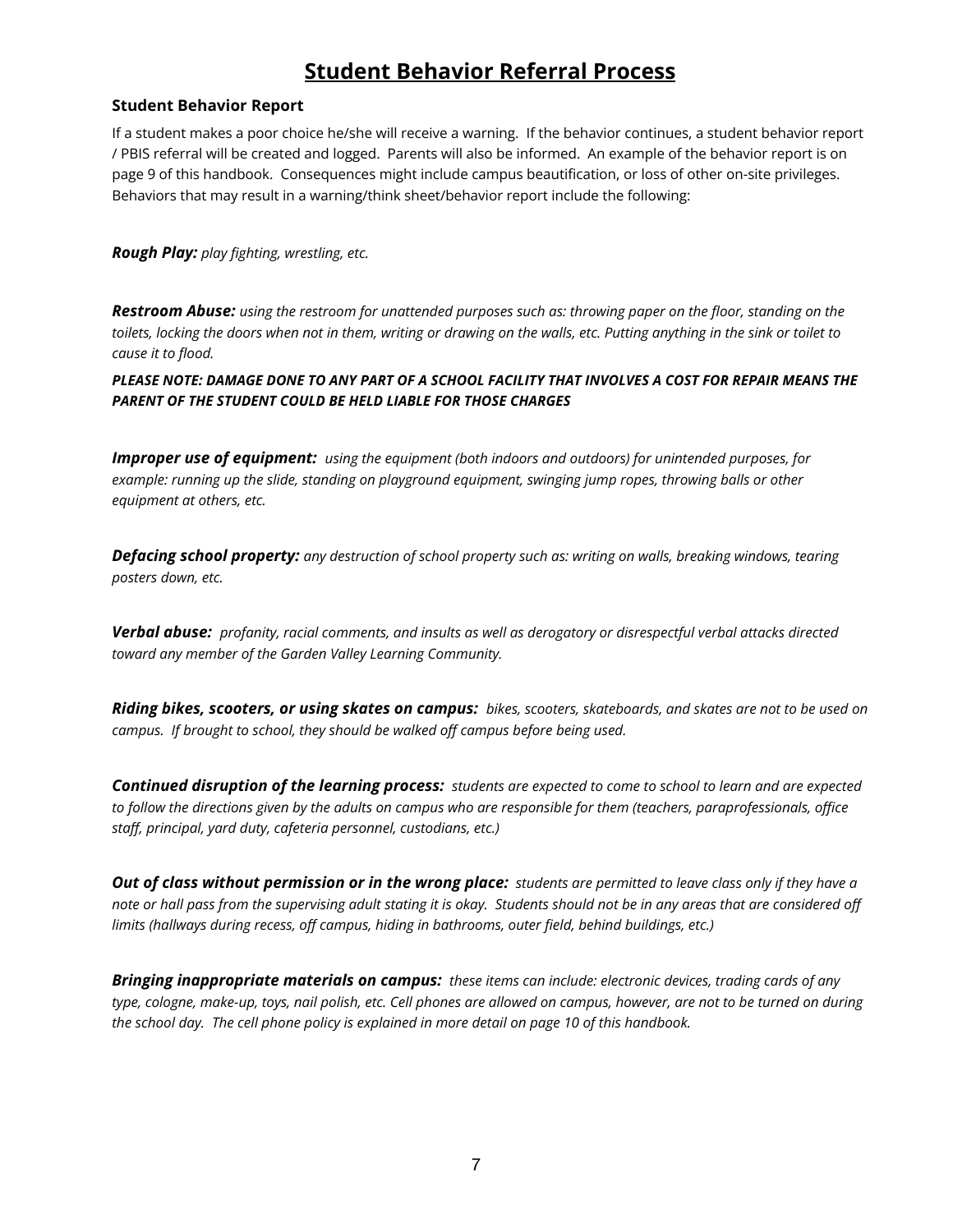## **Garden Valley Elementary Behavior Reporting Form**

*Show Respect – Make Good Decisions – Solve Problems 3601 Larchwood Drive, Sacramento, CA 95834 (916) 566-3460*

| <b>Student and Staff Information</b> | Location                             |                   |
|--------------------------------------|--------------------------------------|-------------------|
| Student Name:<br>Time:               | $\Box$ Bathroom                      | $\Box$ Hallway    |
| Grade: TK K 1 2 3 4 5 6              | $\Box$ Bus Area                      | $\Box$ Library    |
|                                      | $\Box$ Cafeteria                     | $\Box$ Off-Campus |
|                                      | $\Box$ Classroom                     | $\Box$ Office     |
|                                      | $\Box$ Common Area $\Box$ Playground |                   |
|                                      |                                      |                   |

| <b>Minor Problem Behavior</b>                                                                                                         | <b>Major Problem Behavior</b>                                           |                                               | <b>Perceived Motivation</b>          |
|---------------------------------------------------------------------------------------------------------------------------------------|-------------------------------------------------------------------------|-----------------------------------------------|--------------------------------------|
| $\Box$ Defiance                                                                                                                       | $\Box$ Abusive/Inapp. Language $\Box$ Bullying                          |                                               | Obtain:<br>□ Adult Attention         |
| $\square$ Disrespect                                                                                                                  | $\square$ Defiance                                                      | $\square$ Disrespect                          | $\Box$ Items/Activities              |
| $\square$ Disruption                                                                                                                  | $\Box$ Disruption                                                       | $\Box$ Fighting                               | □ Peer Attention<br>Avoid:           |
| □ Dress Code                                                                                                                          | $\Box$ Theft                                                            | □ Gang Display/Affiliation                    | $\Box$ Adult<br>$\Box$ Task/Activity |
| $\square$ Inappropriate Language                                                                                                      | $\Box$ Harassment                                                       | $\Box$ Lying/Cheating                         | $\Box$ Peer                          |
| □ Physical Contact                                                                                                                    | $\Box$ Property Damage                                                  |                                               |                                      |
| □ Property Misuse                                                                                                                     | □ Use/Possession of:                                                    |                                               |                                      |
| $\Box$ Forgery/ Plagiarism                                                                                                            | $\Box$ Alcohol $\Box$ Combustibles<br>$\square$ Tobacco<br>$\Box$ Drugs |                                               |                                      |
| □ Technology Violation                                                                                                                | $\square$ Weapons                                                       |                                               |                                      |
|                                                                                                                                       |                                                                         | <b>Action Taken</b>                           |                                      |
|                                                                                                                                       |                                                                         |                                               |                                      |
| □ Conference with Student                                                                                                             |                                                                         | $\Box$ Recovery Time                          |                                      |
| $\Box$ Individualized Instruction                                                                                                     |                                                                         | □ Out-of-School Suspension (______hours/days) |                                      |
| $\Box$ Loss of Privilege                                                                                                              |                                                                         | $\Box$ Action Pending                         |                                      |
| $\Box$ Conference w/Parent                                                                                                            |                                                                         |                                               |                                      |
| $\Box$ Restoration                                                                                                                    |                                                                         |                                               |                                      |
| <b>Others Involved:</b><br>□ Peers □ Staff<br>$\Box$ None<br>$\Box$ Teacher<br>$\square$ Substitute<br>$\Box$ Unknown<br>$\Box$ Other |                                                                         |                                               |                                      |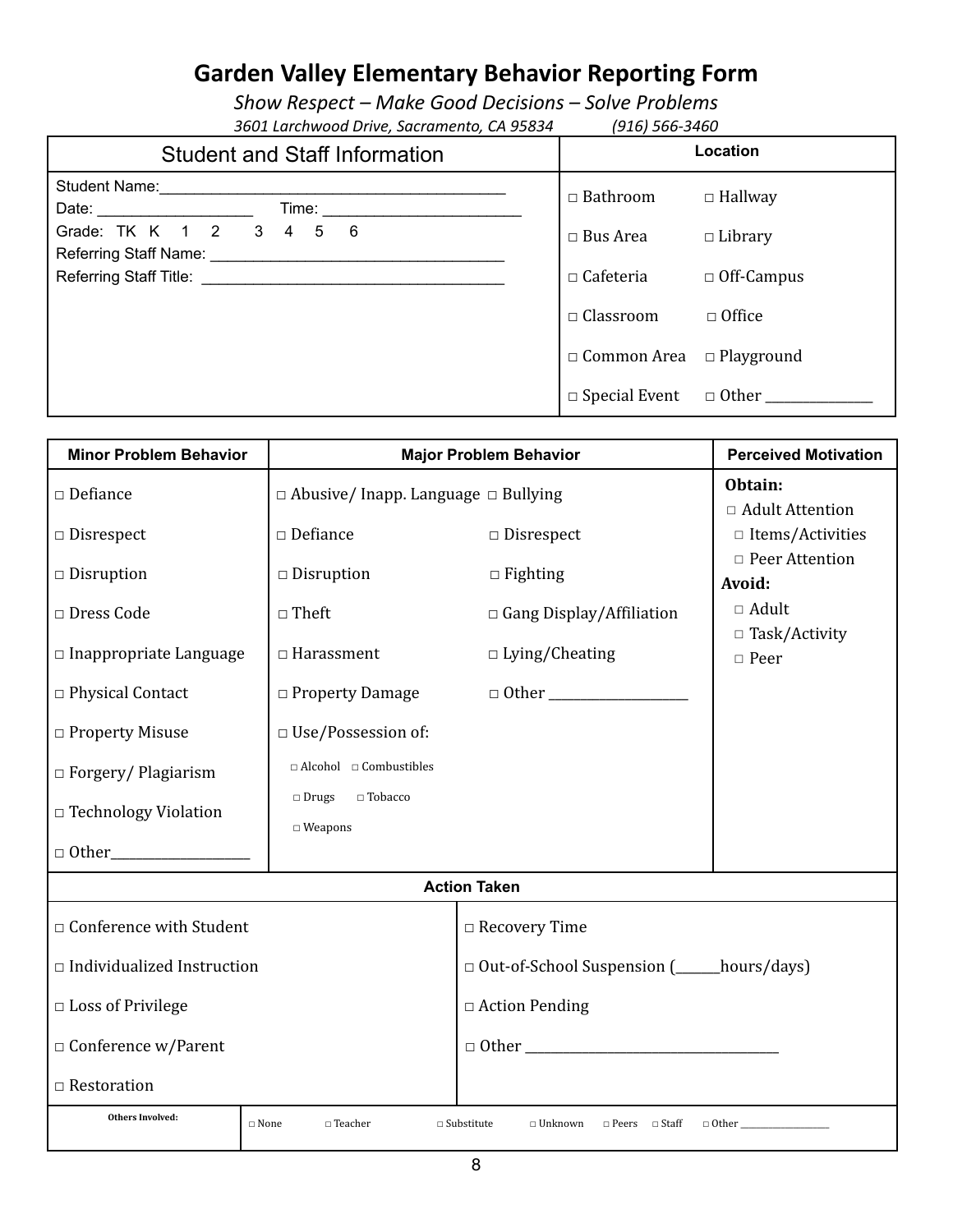## **Social Emotional Learning**

Social and emotional learning (SEL) is an important part of education and human development. SEL is the process through which all young people and adults acquire and apply the knowledge, skills, and attitudes to develop healthy identities, manage emotions, achieve personal and collective goals, feel and show empathy for others, establish and maintain supportive relationships, and make responsible and caring decisions.

Social emotional learning on the Garden Valley campus includes classroom lessons on developing a growth mindset and setting personal goals, activities such as mindful moments and breathing exercises to support mental well-being and a focus on leadership and team building activities, such as community circles, to nurture a sense of community.

## *Character Counts*

*At Garden Valley, we have implemented a plan which combines character education with our positive school* climate, school spirit, and our student rewards. It is intended that this plan will continue to bring our school *together creating a supportive, positive learning community that shares common goals.*

*We focus on one specific trait each month and each classroom recognizes two students each month who demonstrate that character trait. Those students are then recognized in the monthly Character Counts Newsletter.*

| <b>September</b> | Respect               | <b>January</b>  | <b>Fairness</b>     |
|------------------|-----------------------|-----------------|---------------------|
| <b>October</b>   | <b>Responsibility</b> | <b>February</b> | Citizenship         |
| <b>November</b>  | <b>Honesty</b>        | March           | Courage             |
| <b>December</b>  | Caring                | April           | <b>Perseverance</b> |
|                  |                       | May             | Hope                |

## *Chromebooks*

Chromebooks are checked out to each student, along with their grade level textbooks. Chromebooks should be charged nightly and not used near food or drink. *If a device is broken or damaged, families will be charged for the replacement of the device.* Please verify that your student is handling their Chromebook with care and charging it, so it is ready for school each day. The history and website usage is tracked by the Twin Rivers Unified School District. We advise verifying what sites your child is visiting or what items they may be searching when not at school.

## *Classroom Treats or Birthday Celebrations*

Please make arrangements in advance if you wish to send in treats for your child's birthday. Cookies or an non-edible treat, that can be distributed prior to dismissal, is best. Cakes and cupcakes are extremely messy and often end up on the ground or the carpet! Spicy or hot chips often cause stomach aches and are prohibited.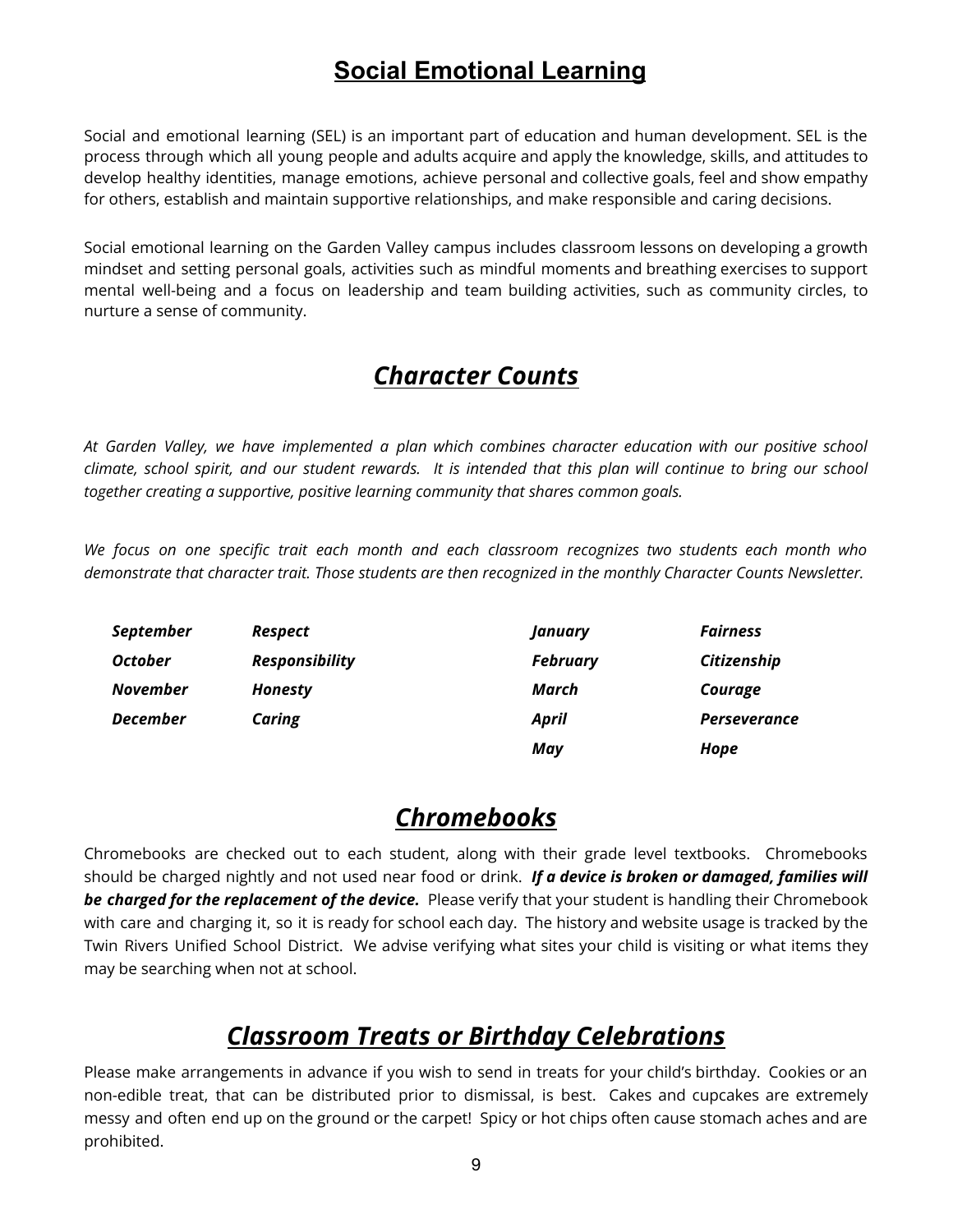## *DRESS CODE at GARDEN VALLEY*

#### *GARDEN VALLEY DRESS CODE - UNIFORMS ARE REQUIRED.*

*In order to promote a positive learning environment, comply with the provisions of the safe and violence-free school initiative, counteract the influence of the gang presences in the community, and equalize the effect of different family income levels, Garden Valley has adopted a SCHOOL WIDE UNIFORM POLICY.*

*Students in grades PK-6 are expected to come dressed in our uniform EVERY DAY. The uniform consists of khaki or navy pants, shorts, skirts, skorts, and jumpers. Students may wear a plain white top or a navy blue top, or Garden Valley spirit wear. This includes navy or white sweaters or sweatshirts. NO LOGOS OR WORDS ON APPAREL. Leggings worn under skirts must be khaki or navy. Winter coats or jackets can be colors other than white or navy.*

#### *DENIM, LEGGINGS, OR SWEATPANTS ARE NOT ACCEPTABLE DRESS CODE ATTIRE.*

*STUDENTS WHO DO NOT COME TO SCHOOL IN THEIR UNIFORM WILL BE ASKED TO CALL HOME AND HAVE THE CORRECT CLOTHING BROUGHT TO SCHOOL. IF NO ONE IS AVAILABLE TO BRING CLOTHING TO SCHOOL, A SMALL SUPPLY IS AT THE SCHOOL SITE AND A STUDENT WILL BE ASKED TO CHANGE. STUDENTS WILL NOT BE PERMITTED TO ATTEND RECESS OR LUNCH UNTIL IN DRESS CODE.*

#### *1. Clothing is to be worn in the intended manner:*

- *▪ Clothing is to be buttoned, fastened, tied, etc.*
- *▪ Students are to wear size appropriate clothing (no saggy or tight clothes)*
- *▪ Midriff is to be covered*
- *▪ Pants are to be worn at the waist and not at the hips*
- *▪ Holes or tears in clothing are unacceptable.*
- 2. Shoes and jewelry must be of the type to allow the student to participate fully in an appropriate *developmental physical education program.*
	- *▪ Shoes need to be fastened securely*
	- *▪ Sandals, thongs, or other backless, toeless shoes are prohibited*
	- *▪ Clogs, crocs, platform shoes, or other high heels are prohibited*
	- *▪ Make-up, artificial fingernails, and dangly or hoop earrings are not to be worn for safety reasons.*
- 3. Jumpers, skirts, skorts, are to be not shorter than the length equal to the students' arms (finger *tips) extended down to the students' side.*
- 4. The wearing of hats, caps or other head coverings by students indoors is not permitted unless for *medical or religious reasons. Head gear must be in dress code. No logos other than Garden Valley.*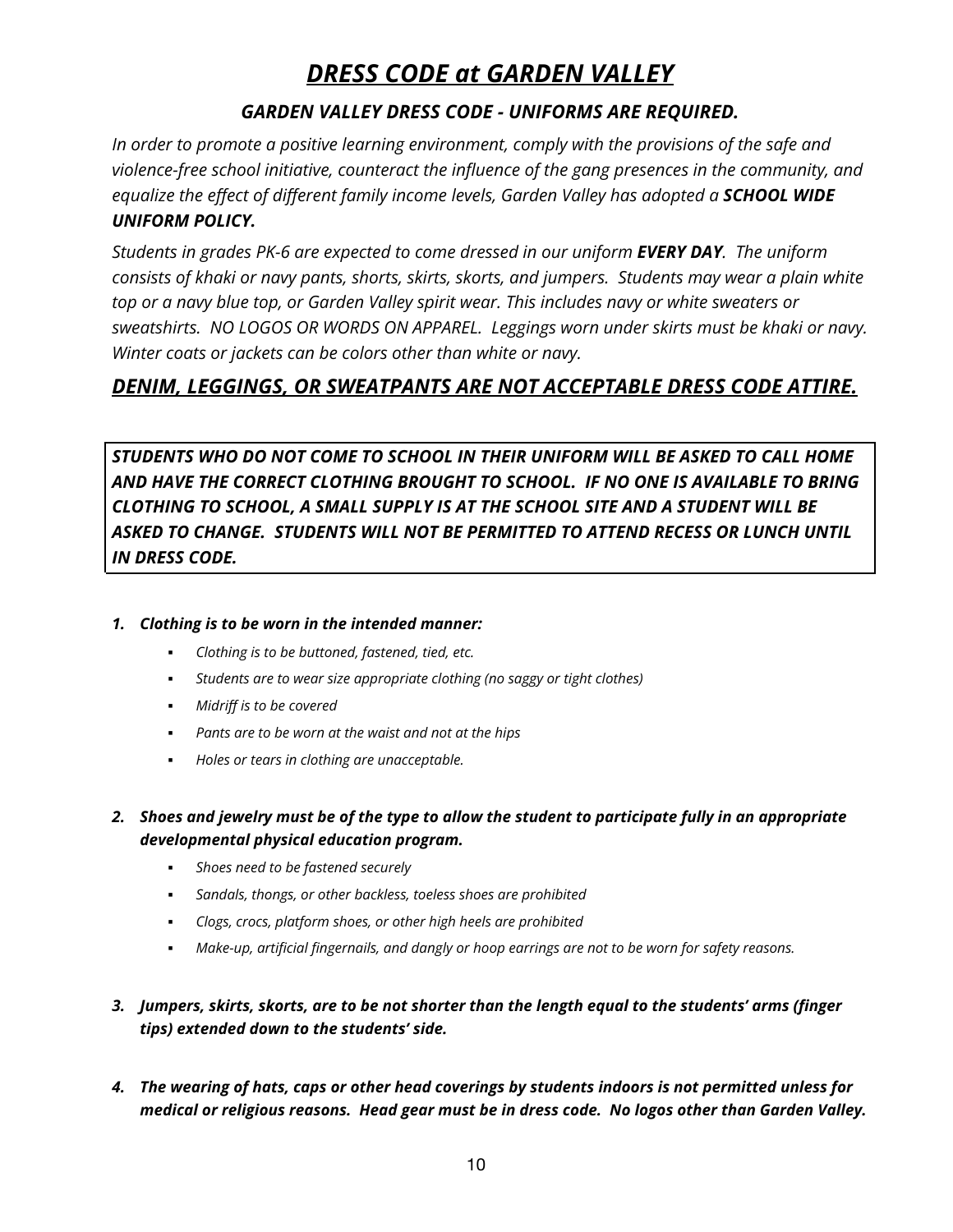## *Garden Valley Elementary Cell Phone Policy*

The Garden Valley staff realize that we are living in the  $21<sup>st</sup>$  century and that many technologies, including cell phones, are readily available to our students. In order to make the best use of these technologies, while maintaining a rigorous educational environment, the following guidelines are to be used with all cell phones:

- Phones are to be turned off during the entire instructional day, NOT in vibration or silent mode but turned entirely off.
- The phone should be turned off immediately upon entering campus in the morning.
- Family / friends texting or calling during instructional time negatively impacts student learning and takes away from instructional activities.
- Students may always be reached via the office phone should parents or family wish to leave a message.
- Should there ever be an emergency, the office will immediately communicate with families via our phone outreach program.
- Students may use cell phones beginning at dismissal time once they are off of our campus.
- Students may also use cell phones **with staff permission**.
- Cell phones must be put away during the instructional day and are not to be used at any time. Turned off when entering campus and should remain off. If a student needs to contact a parent, a student may ask for permission to use a school phone.
- Cell phones will be taken away and given back to students at the end of the day as a result of the first infraction of these guidelines.
- If your child's cell phone is taken away for a second time, the classroom teacher shall place the cell phone in a secure area. Arrangements will need to be made with the classroom teacher in order to retrieve the cell phone.
- If infractions continue, staff members will conference with the student and family and make other arrangements for the cell phone.
- The school, staff, and district are NOT responsible for any lost, damaged, or stolen cell phones. The responsibility totally rests with the student should they bring a cell phone to school.

In addition, NO other electronic devices such as PSP's, Nintendo DS"s, IPODS, IPADS, tablets, etc. are to be brought to school without specific staff permission. Once again, the school and staff will NOT be responsible for lost, damage, or theft of any such items.

We appreciate your support in this matter.